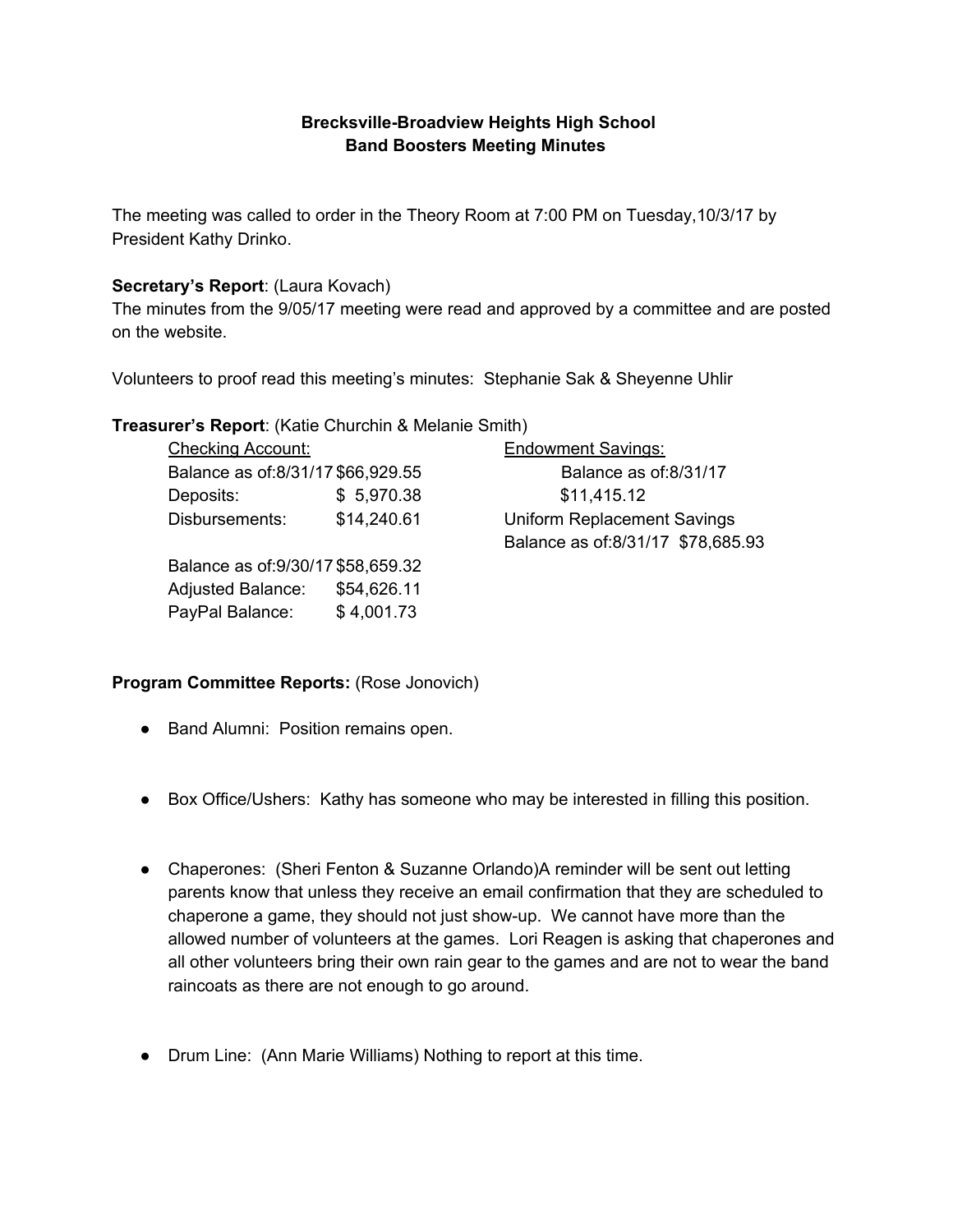- Hospitality/Game Snacks: (Dina & Scott Packard) Dina has plenty of game snacks at this time. Sheri Fenton will ask Mr. Wyse to send out a "remind" requesting donations of 6-8 ounce paper cups to be used at away games.
- Flagline: (Melinda Brubaker & Elena Kucharski) Flagline will be using the light up poles for the American Tribute half time show. The city of Brecksville is lending the marching band an American flag for the show. Flagline will hold a raffle at Sounds of the Stadium to raise funds for needed equipment etc. Ivory Kovach will be assisting flagline along with Grace Kubera.
- PSO: (Michele Mihalich)The superintendent will be getting a column in the BBH Monthly publication. The dress code will be revisited. Taking over for Kathy Harbinak who has retired from her PR position will be the PR firm, J.C. Power. The High School hosted its first ever Club Fair in the cafeteria this year. Problems with last year's Year Book are being "fixed". The PSO fundraiser is due Thursday 10/5/17.
- Publicity: (Melissa Burdick) Melissa will get an OSU Invitational write up for the band in local papers and will try to get somoeone to take pictures at the event.
- Sr. Night: (Sheyenne Uhlir/Linda Gauntner) October 27th. Non-senior parents are asked to bring an appetizer or dessert for Senior Social before game on October 27th. Senior band parents will be asked if they would like to help decorate the stadium fences the night before the game.
- Swarm Board & Decorations: (Lisa Trout) AMAZING JOB!!!!!! Lisa designed an American flag with musical notes forming the stripes with each band student's name printed in each note.
- Uniforms: (Lori Reagan/Rima Julien/Sheyenne Uhlir/Linda Gauntner) All concert attire has been hemmed. All uniform orders are in. Two new plume cases needed to be ordered at a cost of \$200.00 plus \$60.00 shipping. 84 eighth grade band shirts have been ordered at a cost of \$4.00 per shirt.
- Uniforms Summer: (Kathy Holland/Lisa Karakostas) Nothing to report at this time.
- Yard Signs: (Lori Samhric and Ann Marie Williams) Finished for the year.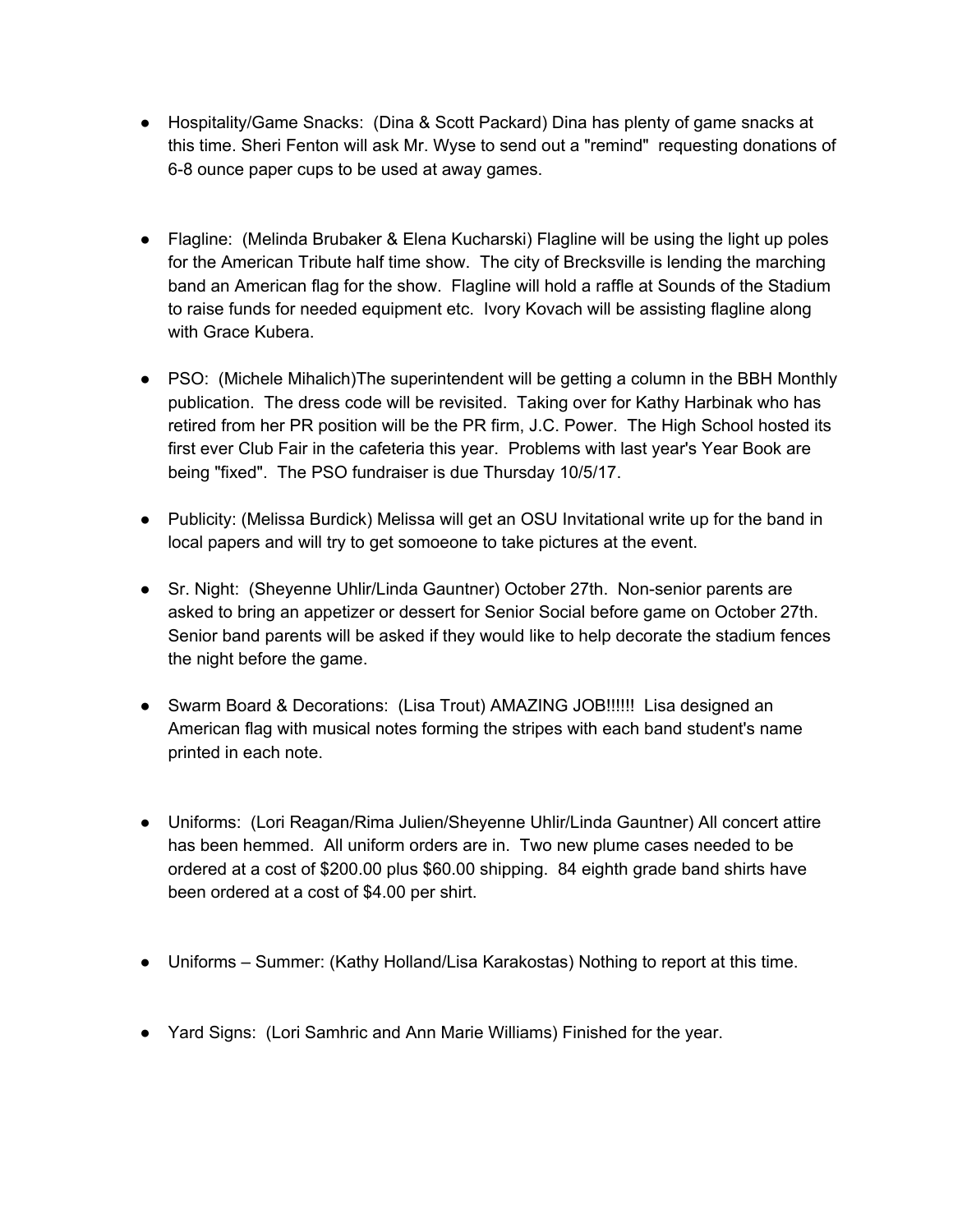## **Ways and Means Committee Reports**: (Amy Zajac)

● Athletic Program: (Kathy Richards & Melissa Burdick)

Kathy Richards reported that program sales to date are \$13,415.25 with \$450.00 still pending. Student Shout Out ads for the Winter program can be ordered at The Winter Meet the Bees. She is also looking for a couple of volunteers to sell programs at events such as hockey and swimming which are not held at the High School building.

- Athletic Program Layout: (Michelle Shively) No report.
- Athletic Program Sales: 54 programs were sold at the last home game making the total number of programs sold to date at 195. There are about 150 left to sell.
- Citrus Fruit Sales: (Carol Nixon & Allison Winokur)

Five changes this year:

\* There will be only one pick-up day this year held on Saturday, December 9th. \*Orders can be placed online or by sending in paper orders to the band office.

\*If sending in paper orders, please do not place checks or cash in the envelope, bring payment on the day of fruit pick-up.

\*Students selling fruit will earn more towards their Bee Buck accounts this year (70%). \*Anyone sending in paper orders will be sent a confirmation within three business days of order being placed.

The deadline to place citrus orders will be November 2nd. No Exceptions!!!!

• Disney Raffle: (Dina Packard)

So far ten people have purchased raffle tickets. Great Day Tours is donating two Disney trips this year! The first drawing will be held at Sounds of the Stadium Wednesday, October 25th. where one complete Disney trip will be raffled off. The second drawing will be held Monday, December 18th. at the Holiday Band Concert. Great Day Tours is allowing us to split this trip so two winners will be drawn, each getting the Disney trip at half the cost.

Dina also requested that the box for the Disney raffle tickets be moved to a more visible location in the band room so students can find it easily. Kathy Drinko will ask Mr. Wyse to send out a "remind" to remind parents that they can purchase raffle tickets at Sounds of the Stadium.

• Endowment/Patrons: (Kim Traum)

Nothing to report at this time.

• Spirit Wear: (Rose Jonovich and Dina Packard)

Orders for Disney spirit wear will be taken at the end of October and early November. The pick-up date for spirit wear will be the same day as the citrus sale pick-up, Saturday, December 9th.

● Pancake Breakfast/Music in our schools event (Suzanne Orlando)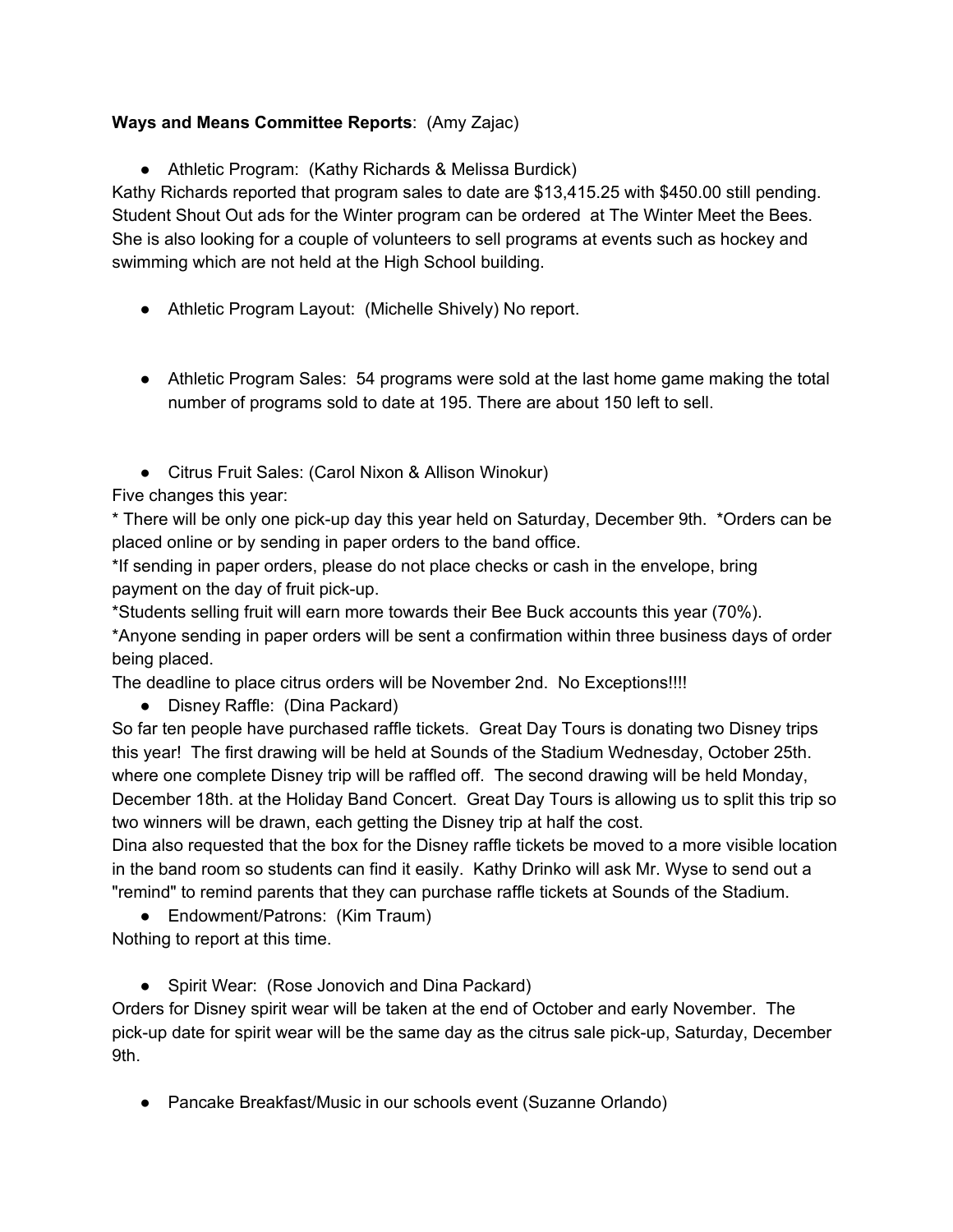Nothing to report at this time.

#### **Band Director's Report:** (Mr. Wyse/Mrs. Astey)

Citrus sale kick-off presneted to students at 10/3 rehearsal.

Service flags will be used at this week's American Tribute home game.

Veterans and current members of all military branches have been invited to stand on the sidelines during the half-time show in recognition of their service.

Chaperones are needed for the band cook-out before next Friday's home game on 10/13. The cook-out begins at 4:30 and each student must bring everything they want to eat and provide a means to cook it. It will be held in the band parking lot.

Chaperones are also needed for the car wash fundraiser to be held on Sunday 10/8 at the BP Station on Brecksville road from 9:30am-3:30pm.

Students who would like to volunteer to help at the car wash can sign up on the band website. There is a sign up Genius on the band website for any band members who would like to perform at the elementary schools pep rallys Thursday, October 12th.

A big thank you to Lori Reagan who took the Alma Mater manuscripts written by Harold Chidsey to Framer's Gallery to have them framed. Lori and her husband are donating the \$350.00 to have one manuscript framed and made a motion to have the Band Boosters pay for the second manuscript to be framed. The motion was seconded by Amy Zajac and was passed unanimously by the Boosters.

The family of Harold Chidsey will be attending Sounds of the Stadium, where he will be honored and the manuscripts will be presented.

Call time for the Ohio State Invitational is 2:00 on 10/14.

Performance is at 6:30, they will return to school around midnight.

Chair placement material is coming out Friday, 10/6.

Finally, a huge thank you from both Mr. Wyse and Mrs. Astey to all who help with the band! **President's Report:** (Kathy Drinko)

#### **New Business:**

Kathy asked if anyone had any opinions, good or bad on the quality/service of the Portraits With Pride company as Mr. Wyse may be looking into bids from other photographers. General reminder; the Disney committment form is due in December.

IF there is enough interest, senior parents will have the opportunity to purchase a blanket featuring the senior band class photo printed on it at a cost of approximately \$40.00 each. Kathy presented Ava Traum and the class officers baseball caps with the Marching Bees branding as a thank you for all the extra effort they have been putting in this year.

**A motion to adjourn**: by Rose Jonovich & Melissa Burdick **Adjourned:** at 8:10PM